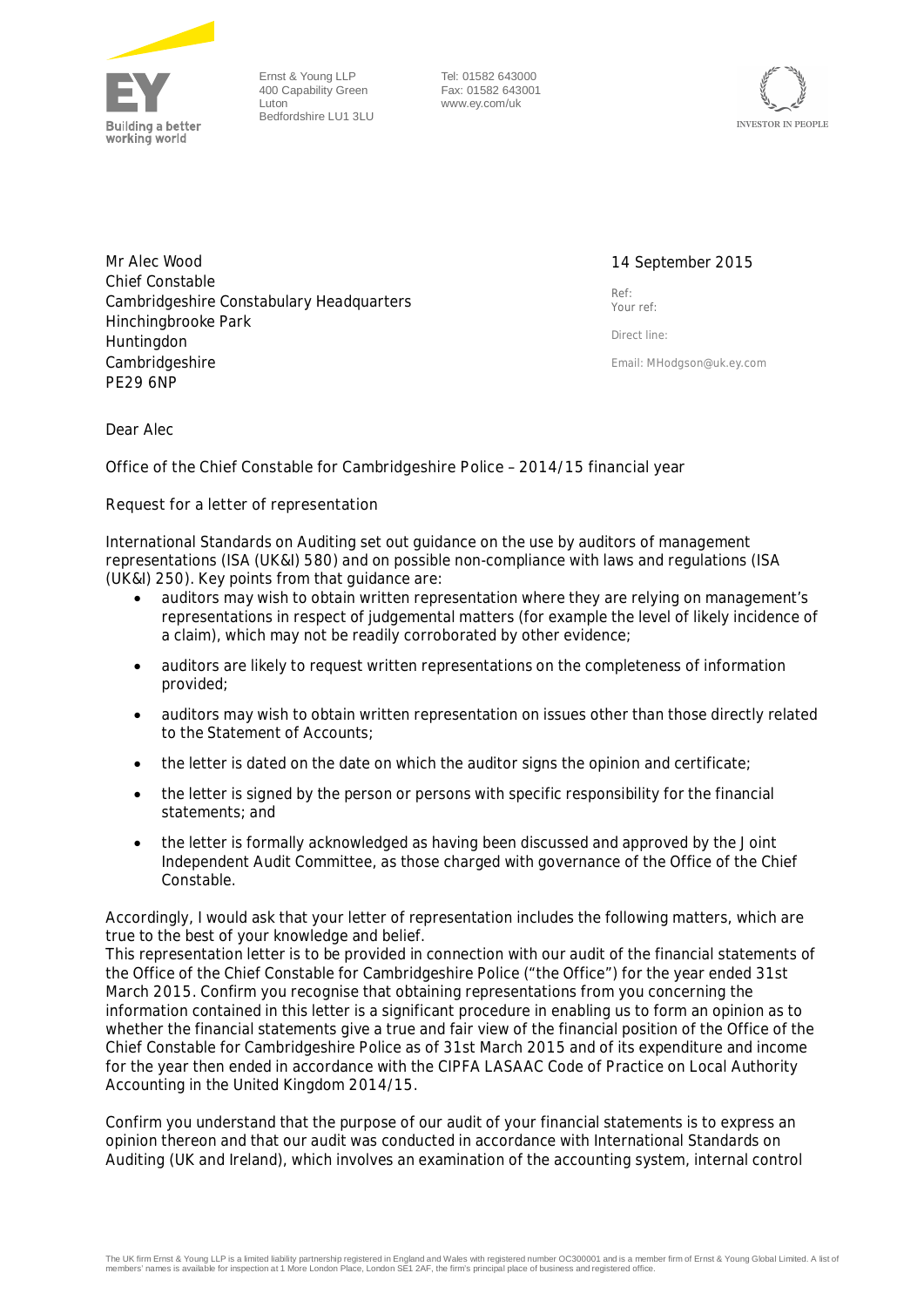

and related data to the extent you considered necessary in the circumstances, and is not designed to identify - nor necessarily be expected to disclose – all fraud, shortages, errors and other irregularities, should any exist.

**A. Financial Statements and Financial Records**

1. That you have fulfilled your responsibilities, under the relevant statutory authorities, for the preparation of the financial statements, in accordance with the CIPFA Code of Practice on Local Authority Accounting (CIPFA Code).

2. That you acknowledge your responsibility for the fair presentation of the financial statements. You believe the financial statements referred to above give a true and fair view of the financial position, financial performance and cash flows of the Office in accordance with the CIPFA Code and are free of material misstatements, including omissions. You have approved the financial statements.

3. You confirm that the Responsible Officer has:

- Reviewed the accounts
- · Reviewed all relevant written assurances relating to the accounts, and
- Made other enquiries as appropriate.

4. That the significant accounting policies adopted in the preparation of the financial statements are appropriately described in the financial statements.

5. That you believe that the Office of the Chief Constable (the Office) has a system of internal controls adequate to enable the preparation of accurate financial statements in accordance with the CIPFA Code that are free from material misstatement, whether due to fraud or error*.*

6. That there are no unadjusted audit differences identified during the current audit and pertaining to the latest period presented.

### **B. Fraud**

1. You acknowledge that you are responsible for the design, implementation and maintenance of internal controls to prevent and detect fraud

2. You have disclosed to us the results of our assessment of the risk that the financial statements may be materially misstated as a result of fraud.

3. That you have no knowledge of any fraud or suspected fraud involving management or other employees who have a significant role in the Office's internal controls over financial reporting. In addition, you have no knowledge of any fraud or suspected fraud involving other employees in which the fraud could have a material effect on the financial statements. You have no knowledge of any allegations of financial improprieties, including fraud or suspected fraud, (regardless of the source or form and including without limitation, any allegations by "whistleblowers") which could result in a misstatement of the financial statements or otherwise affect the financial reporting of the Office.

## **C. Compliance with Laws and Regulations**

1. You have disclosed to us all known actual or suspected noncompliance with laws and regulations whose effects should be considered when preparing the financial statements.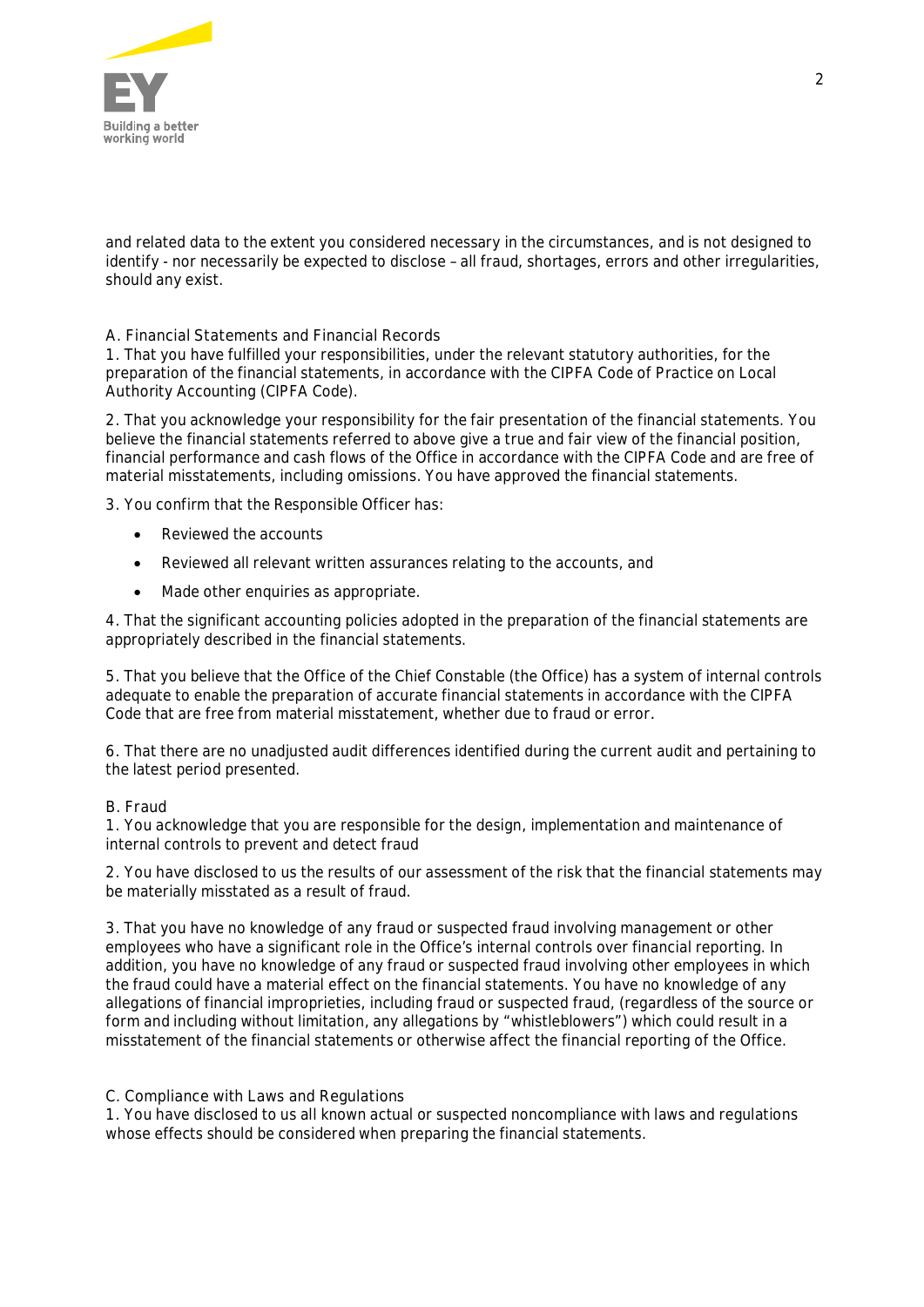

**D. Information Provided and Completeness of Information and Transactions** 1. You have provided us with:

- · Access to all information of which we are aware that is relevant to the preparation of the financial statements such as records, documentation and other matters as agreed in terms of the audit engagement.
- · Additional information that we have requested from us for the purpose of the audit; and
- · Unrestricted access to persons within the entity from whom we determined it necessary to obtain audit evidence.

2. That all material transactions have been recorded in the accounting records and are reflected in the financial statements.

3. That you have made available to us all minutes of the meetings of the Office and its relevant committees (or summaries of actions of recent meetings for which minutes have not yet been prepared) held through the year.

4. That you confirm the completeness of information provided regarding the identification of related parties.

5. That you have disclosed to us, and the Office has complied with, all aspects of contractual agreements that could have a material effect on the financial statements in the event of noncompliance, including all covenants, conditions or other requirements of all outstanding debt.

6. That there are no unadjusted audit differences identified during the current audit and pertaining to the latest period presented.

## **E. Liabilities and Contingencies**

1. All liabilities and contingencies, including those associated with guarantees, whether written or oral, have been disclosed to us and are appropriately reflected in the financial statements.

2. That you have informed us of all outstanding and possible litigation and claims, whether or not they have been discussed with legal counsel.

3. That you have recorded and/or disclosed, as appropriate, all liabilities related litigation and claims, both actual and contingent, and have disclosed in the financial statements all guarantees that you have given to third parties.

## **F. Subsequent Events**

1. That other than described in the financial statements, there have been no events subsequent to period end which require adjustment of or disclosure in the financial statements or notes thereto.

## **G. Going Concern**

1, That you have made us aware of any issues that are relevant to the Office's ability to continue as a going concern, including significant conditions and events, our plans for future action, and the feasibility of those plans.

**H Retirement Benefits**

1. That on the basis of the process established by you and having made appropriate enquiries, you are satisfied that the actuarial assumptions underlying the scheme liabilities are consistent with